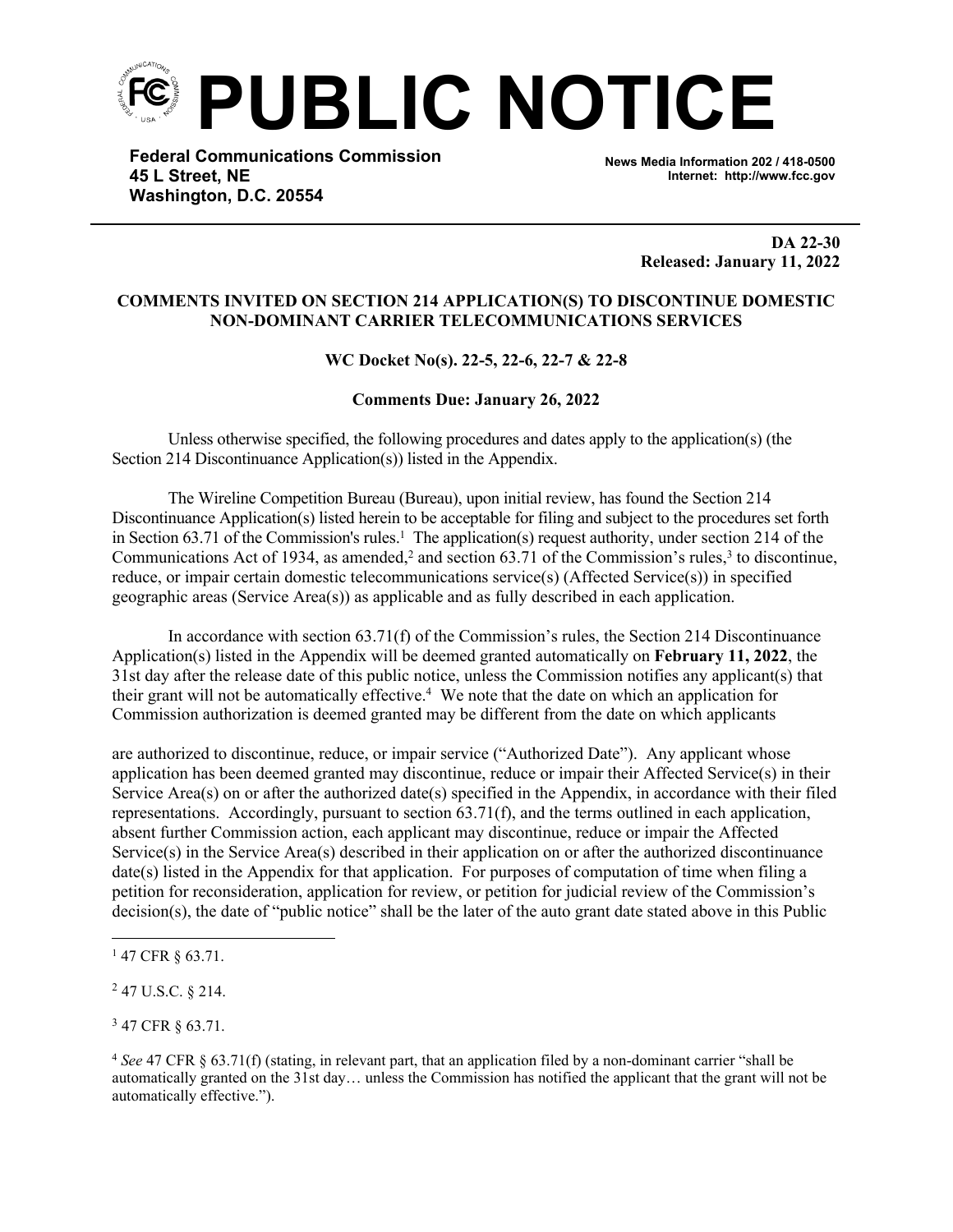Notice, or the release date(s) of any further public notice(s) or order(s) announcing final Commission action, as applicable. Should no petitions for reconsideration, applications for review, or petitions for judicial review be timely filed, the proceeding(s) listed in this Public Notice shall be terminated, and the docket(s) will be closed.

Comments objecting to any of the applications listed in the Appendix must be filed with the Commission on or before **January 26, 2022**. Comments should refer to the specific WC Docket No. and Comp. Pol. File No. listed in the Appendix for the particular Section 214 Discontinuance Application that the commenter intends to address. Comments should include specific information about the impact of the proposed discontinuance on the commenter, including any inability to acquire reasonable substitute service. Comments may be filed using the Commission's Electronic Comment Filing System (ECFS) or by filing paper copies.<sup>5</sup> Comments may be filed electronically using the Internet by accessing the ECFS: [http://apps.fcc.gov/ecfs.](http://apps.fcc.gov/ecfs) Filers should follow the instructions provided on the Web site for submitting comments. Generally, only one copy of an electronic submission must be filed. In completing the transmittal screen, filers should include their full name, U.S. Postal Service mailing address, and the applicable docket number.

Parties who choose to file by paper must file an original and one copy of each filing. If more than one docket or rulemaking number appears in the caption of this proceeding, filers must submit one additional copy for each additional docket or rulemaking number associated with the proceeding in which they choose to file comments. Filings can be sent by commercial overnight courier or by first-class or overnight U.S. Postal Service mail.<sup>6</sup> All filings must be addressed to the Commission's Secretary, Office of the Secretary, Federal Communications Commission. Commercial overnight mail (other than U.S. Postal Service Express Mail and Priority Mail) must be sent to 9050 Junction Drive, Annapolis Junction, MD 20701. U.S. Postal Service first-class, Express, and Priority mail must be addressed to 45 L Street, NE, Washington, D.C. 20554.

Copies of the comments may also be emailed to the Competition Policy Division, Wireline Competition Bureau, Federal Communications Commission, using the contact information listed in the Appendix for the appropriate Section 214 Application. In addition, comments should be served upon the Applicant(s).

These proceedings are considered "permit but disclose" proceedings for purposes of the Commission's ex parte rules.<sup>7</sup> Participants should familiarize themselves with the Commission's *ex parte* rules. Persons making *ex parte* presentations must file a copy of any written presentation or a memorandum summarizing any oral presentation within two business days after the presentation (unless a different deadline applicable to the Sunshine period applies). Persons making oral *ex parte* presentations are reminded that memoranda summarizing the presentation must (1) list all persons attending or otherwise participating in the meeting at which the *ex parte* presentation was made, and (2) summarize all data presented and arguments made during the presentation. If the presentation consisted in whole or in part of the presentation of data or arguments already reflected in the presenter's written comments,

<sup>5</sup> *See Electronic Filing of Documents in Rulemaking Proceedings*, 63 FR 24121 (1998).

<sup>6</sup> Effective March 19, 2020, and until further notice, the Commission no longer accepts any hand or messenger delivered filings. This is a temporary measure taken to help protect the health and safety of individuals, and to mitigate the transmission of COVID-19. *See FCC Announces Closure of FCC Headquarters Open Window and Change in Hand-Delivery Filing*, Public Notice, DA 20-304 (rel. Mar. 19, 2020), [https://www.fcc.gov/document/fcc-closes-headquarters-open-window-and-changes-hand-delivery-policy.](https://www.fcc.gov/document/fcc-closes-headquarters-open-window-and-changes-hand-delivery-policy)

<sup>7</sup> 47 CFR § 1.1200 *et seq*.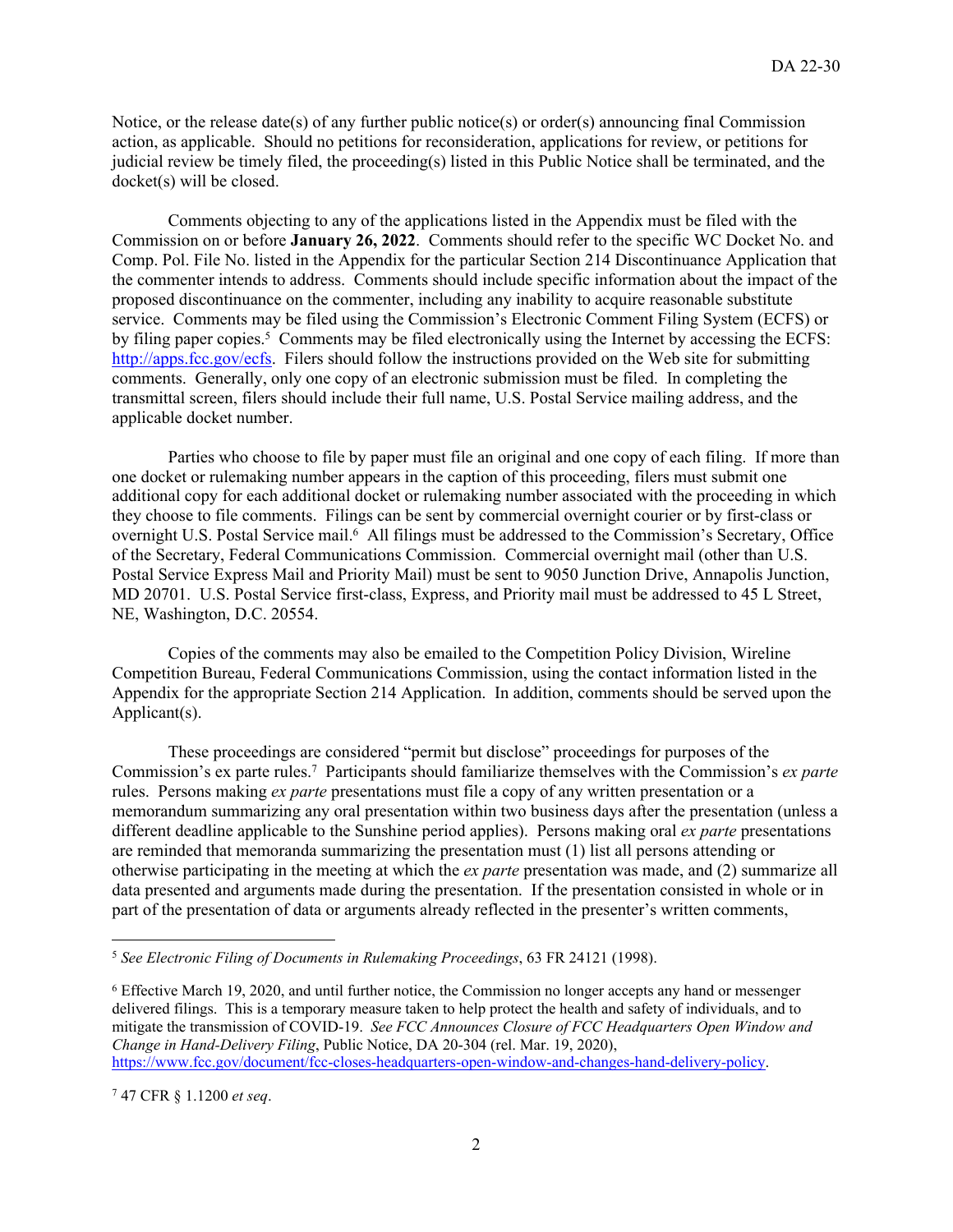memoranda or other filings in the proceeding, the presenter may provide citations to such data or arguments in his or her prior comments, memoranda, or other filings (specifying the relevant page and/or paragraph numbers where such data or arguments can be found) in lieu of summarizing them in the memorandum. Documents shown or given to Commission staff during *ex parte* meetings are deemed to be written *ex parte* presentations and must be filed consistent with rule 1.1206(b).

People with Disabilities: We ask that requests for accommodations be made as soon as possible in order to allow the agency to satisfy such requests whenever possible. Send an e-mail to [fcc504@fcc.gov](fcc504@fcc.gov%20) or call the Consumer & Governmental Affairs Bureau at (202) 418-0530.

For further information, please see the contact(s) for the specific discontinuance proceeding you are interested in as listed in the Appendix. For further information on procedures regarding section 214 please visit <https://www.fcc.gov/encyclopedia/domestic-section-214-discontinuance-service>.

 $-$  FCC  $-$